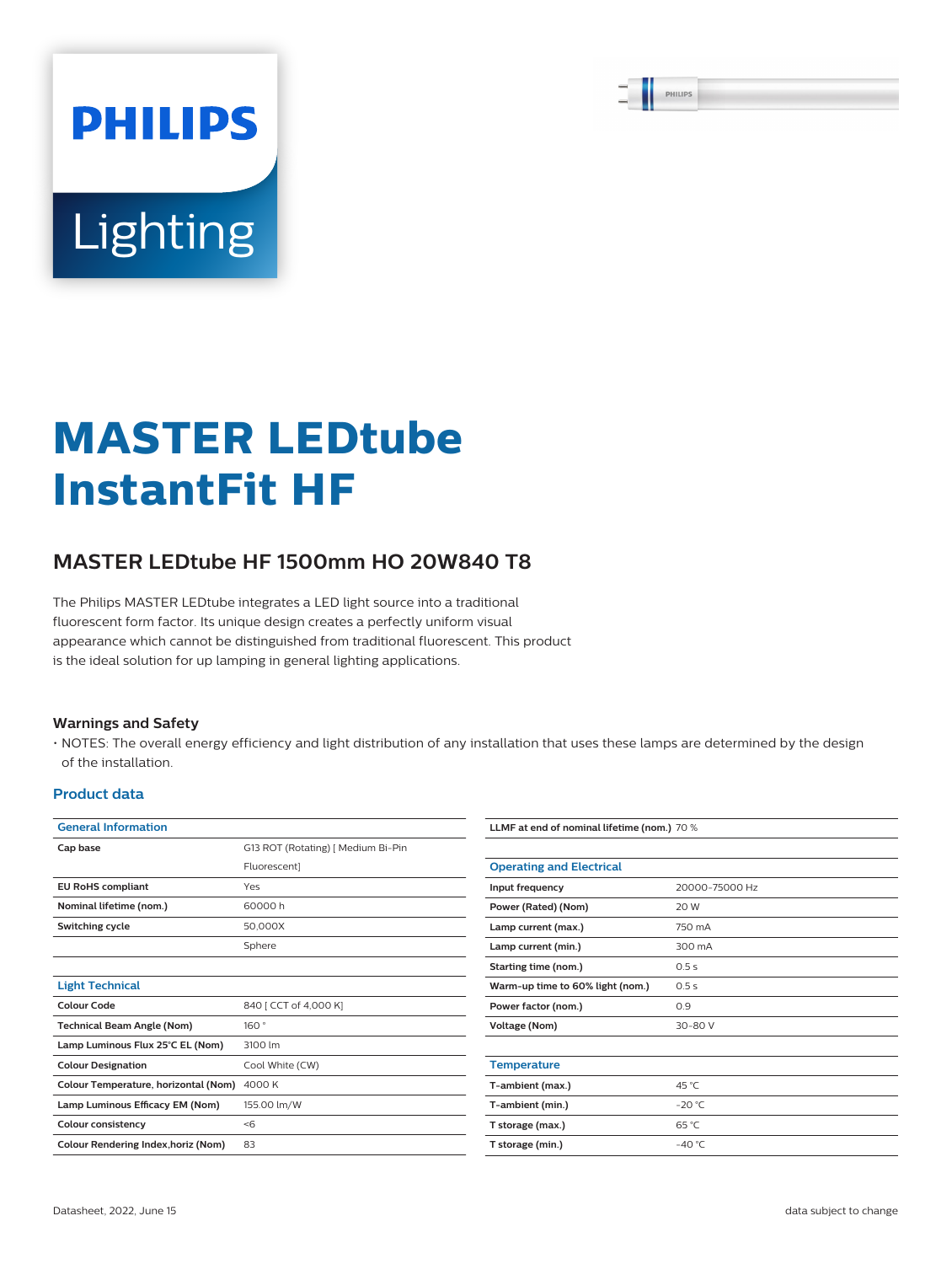#### **MASTER LEDtube InstantFit HF**

| T-Case maximum (nom.)           | 55 °C                                    |
|---------------------------------|------------------------------------------|
|                                 |                                          |
| <b>Controls and Dimming</b>     |                                          |
| Dimmable                        | No                                       |
|                                 |                                          |
| <b>Mechanical and Housing</b>   |                                          |
| <b>Bulb material</b>            | Plastic                                  |
| Product length                  | 1500 mm                                  |
| <b>Bulb shape</b>               | Tube, double-ended                       |
|                                 |                                          |
| <b>Approval and Application</b> |                                          |
| <b>Energy Efficiency Class</b>  | D                                        |
| <b>Energy-saving product</b>    | Yes                                      |
| Approval marks                  | RoHS compliance TUV CE marking KEMA Keur |
|                                 | certificate                              |

| Energy consumption kWh/1,000 hours 20 kWh |                                       |
|-------------------------------------------|---------------------------------------|
|                                           | 387370                                |
|                                           |                                       |
| <b>Product Data</b>                       |                                       |
| Full product code                         | 871869668754300                       |
| Order product name                        | MASTER LEDtube HF 1500mm HO 20W840 T8 |
| EAN/UPC - product                         | 8718696687543                         |
| Order code                                | 929001284402                          |
| SAP numerator – quantity per pack         |                                       |
| Numerator - packs per outer box           | 10                                    |
| <b>SAP material</b>                       | 929001284402                          |
| SAP net weight (piece)                    | 0.450 kg                              |

#### **Dimensional drawing**



| Product             | D1. | D <sub>2</sub> | <b>A1</b>                                   | A2 | A3 |
|---------------------|-----|----------------|---------------------------------------------|----|----|
| MASTER LEDtube HF   |     |                | 25.6 mm 28 mm 1498.7 mm 1505.8 mm 1512.9 mm |    |    |
| 1500mm HO 20W840 T8 |     |                |                                             |    |    |
|                     |     |                |                                             |    |    |

#### **Photometric data**



| 1 x 202 to                                                                                                                                     |  |
|------------------------------------------------------------------------------------------------------------------------------------------------|--|
| <b>GOLdspan</b><br>Questo politicial diametri<br><b>WAS BURNING</b><br>-                                                                       |  |
| $-$<br>=<br>$-104$<br><b>STATISTICS</b><br>٠<br>÷<br>≂<br>Ξ<br>۰<br>٦<br>z.<br>1.01<br><b>Longwood Table</b>                                   |  |
| <b><i><u><u><b>Endlament Burner made</b></u></u></i></b><br><b>STATISTICS</b>                                                                  |  |
| - 22<br>$\sim$<br>bearings 100<br>---<br>. .<br>. .<br>$\sim$                                                                                  |  |
| CORATA<br><b><i><u>State and </u></i></b><br>∷<br>====<br>∷<br>∷<br><b>CONTRACTOR</b><br>×<br>$\sim$<br>11<br>×<br>٠<br>i                      |  |
| Ξ<br>∷<br>===<br>∷<br>ΞI<br>۰<br>Ξ<br>프로<br>222<br>сz<br>==<br>Ξ<br>Ξ<br>Ξ<br>==<br>===<br>::<br>ΞΞ<br>Ξ                                       |  |
| hai san<br>٠<br>es as<br><b>COLLEGE</b><br>in a<br>×<br>$\sim$<br>222<br>a =<br>Ξ<br>==<br>cз<br>Ξ<br>Ξ<br>==<br>222<br>αz<br>Ξ<br>Ξ<br>Ξ<br>Ξ |  |
| $\sim$ $\sim$ $\sim$<br>٠<br>٠<br>u<br>×<br>٠<br>×<br>×<br>u<br>٠<br>====<br>ΞI<br>∷<br>cι<br>Ξ<br>Ξ<br>-<br>----<br>œ<br>oз<br>Ξ<br>==<br>Ξ   |  |
| <b>School School</b><br><b>MAGIN</b>                                                                                                           |  |
|                                                                                                                                                |  |
|                                                                                                                                                |  |
|                                                                                                                                                |  |

 **1 x TLED 20W 4000K 160D 9290012844**

General Uniform Lighting

**MAS LEDtube HF 1500mm HO 20W840 T8**

**MAS LEDtube HF 1500mm HO 20W840 T8**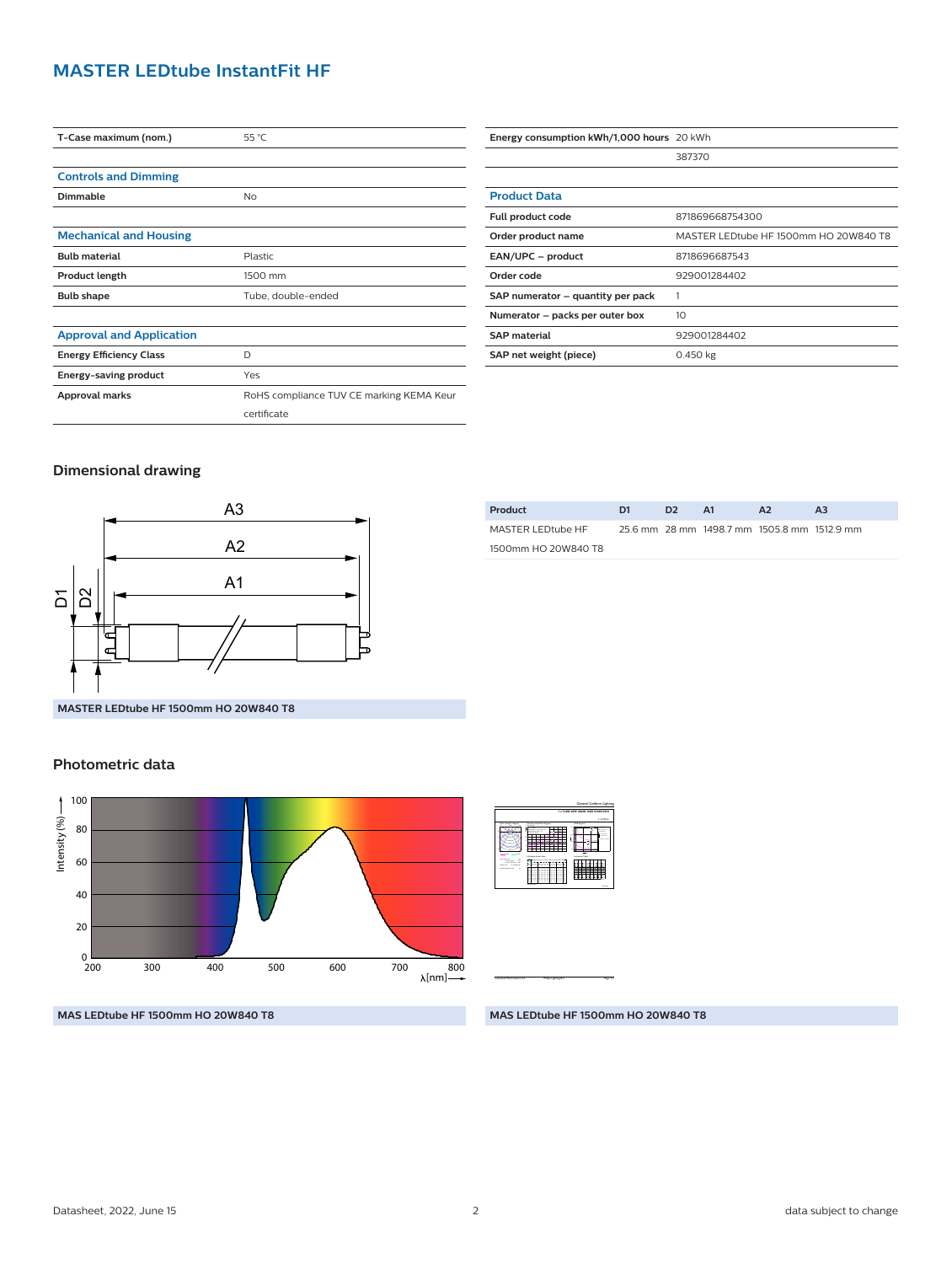#### **MASTER LEDtube InstantFit HF**

#### **Photometric data**



**LEDtube HF 1200mm 1500mm UO T8**

#### **Lifetime**



**LEDtube HF 1200mm 1500mm UO T8**

**LEDtube HF HO-UO 14-24W G13 830-865 T8**